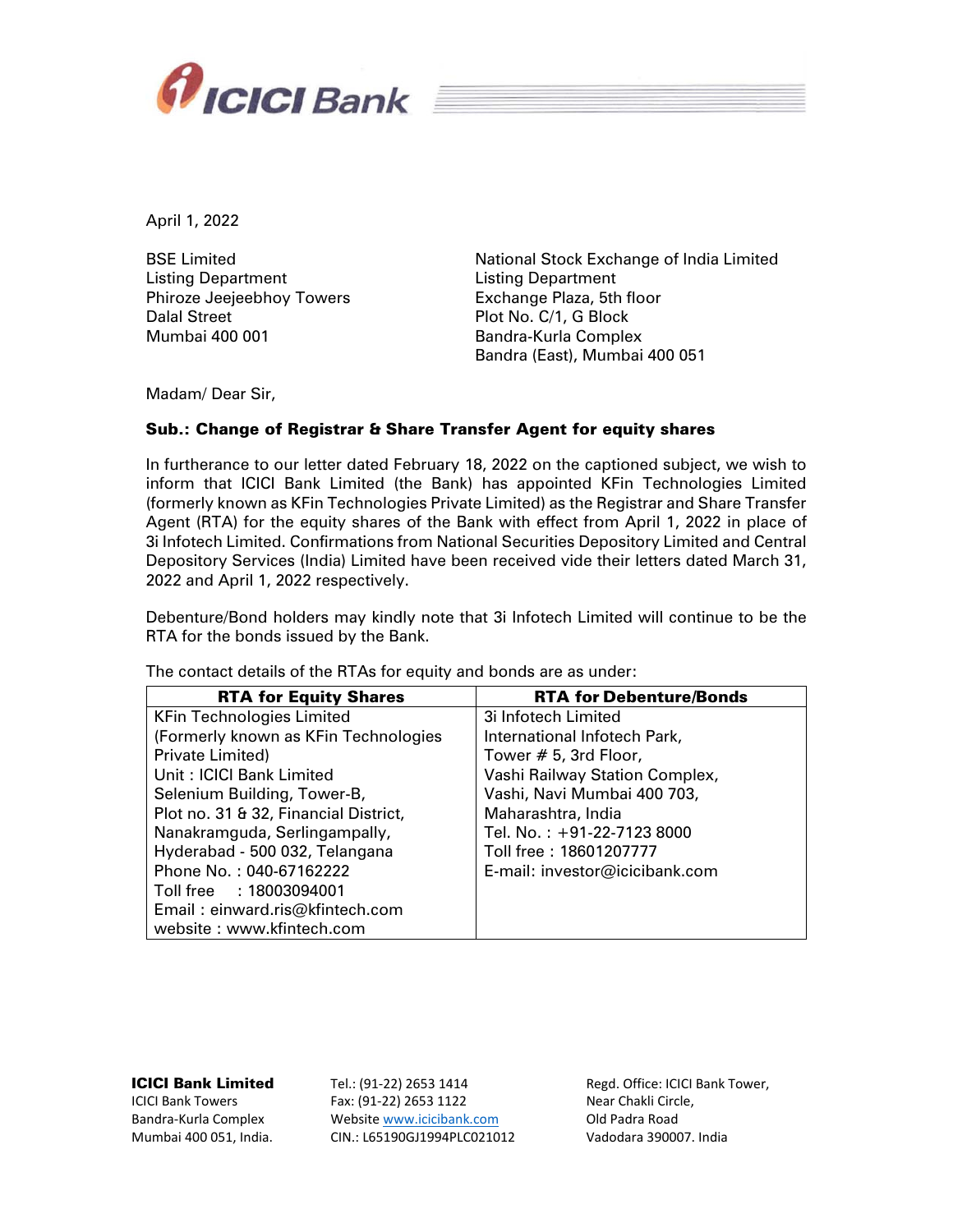

Further, necessary disclosures under Regulation 7 of the SEBI (Listing Obligations and Disclosure Requirements) Regulations, 2015 will be filed in due course.

You are requested to take the above on record.

Thanking you,

Yours sincerely, For ICICI Bank Limited PRASHANT **JAGJIVAN MISTRY** Digitally signed by PRASHANT JAGJIVAN MISTRY DN: c=IN, o=PERSONAL, pseudonym=06163bb36002cf9e1f20d942754ae76960e147f7f684a f2fd346287aa79e9d58, postalCode=400091, st=MAHARASHTRA, serialNumber=978edb48d9759867da601dae5da0a13dda21c0dc23 7e647eb973253a9bd82ce6, cn=PRASHANT JAGJIVAN MISTRY Date: 2022.04.01 16:59:18 +05'30'

Prashant Mistry Assistant General Manager

Encl.: As above

ICICI Bank Limited

ICICI Bank Towers Bandra‐Kurla Complex Mumbai 400 051, India. Tel.: (91‐22) 2653 1414 Fax: (91‐22) 2653 1122 Website www.icicibank.com CIN.: L65190GJ1994PLC021012 Regd. Office: ICICI Bank Tower, Near Chakli Circle, Old Padra Road Vadodara 390007. India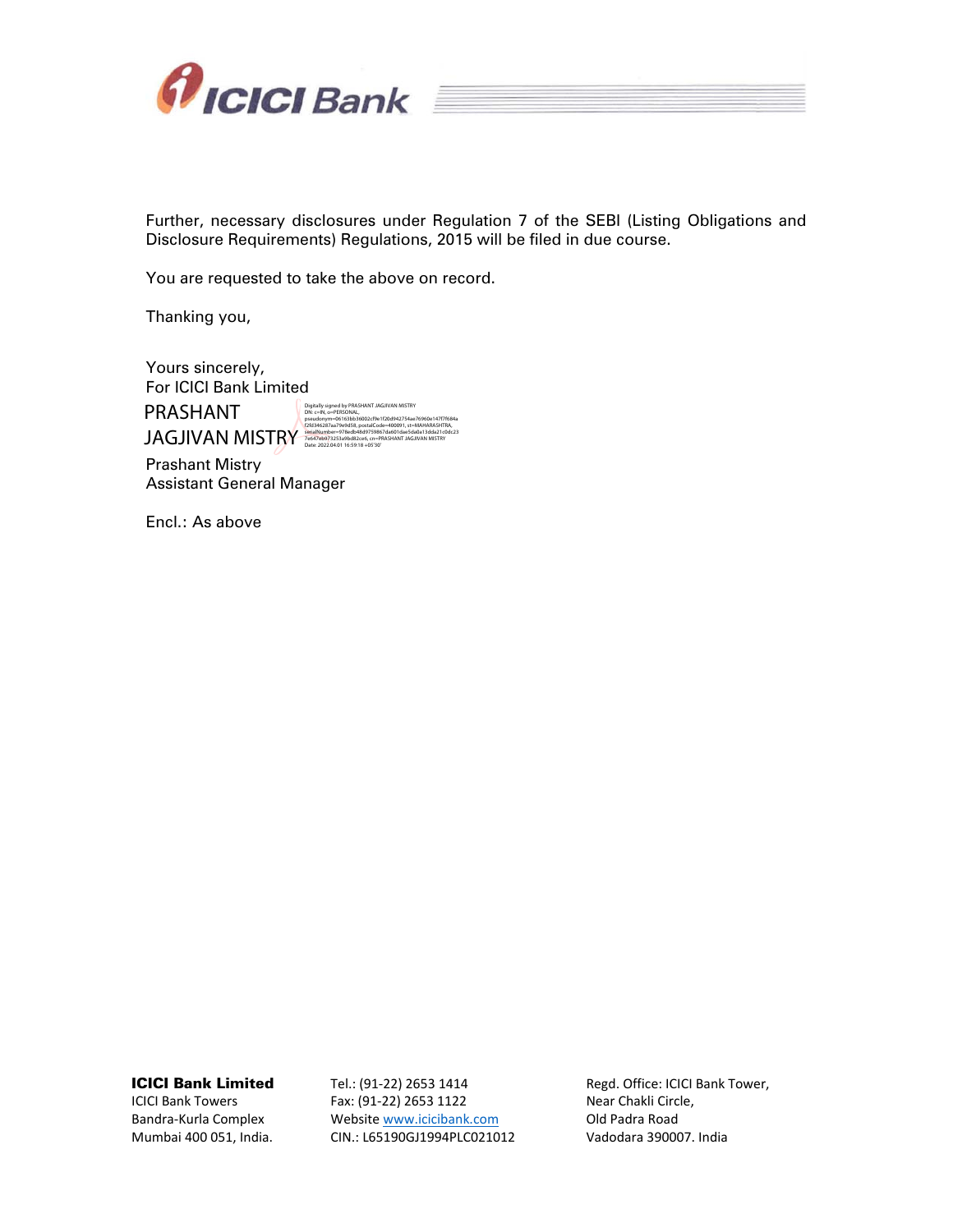## **National Securities Depository Limited**



II/DD/DEMAT/2022/0094 March 31, 2022

**Mr.RanganathAthreya** Company Secretary **ICICI Bank Limited** ICICI Bank Towers 7th Floor, East Wing, North Tower, Bandra - Kurla Complex Mumbai - 400051

Dear Sir,

### **Sub: Change of R&T Agent for connectivity for ICICI Bank Limited**

We refer to your letter intimating change of R&T Agent for electronic connectivity from 3i Infotech Limited to KFIN TECHNOLOGIES PRIVATE LIMITED . In this regard, please note that the change of R&T Agent is scheduled to be carried out on April 01, 2022 . Consequent to the change, 3i Infotech Limited will stop acting as R&T Agent for electronic connectivity w.e.f. BOD of April 01, 2022 and KFIN TECHNOLOGIES PRIVATE LIMITED may commence as the R&T Agent on April 01, 2022 .

In case you require any further clarifications, please get in touch with us on 022-2499 4552/4543.

Yours faithfully,

### **Rakesh Mehta Vice President**

| $ $ Cc :                                                                                                                                                                                                      |                                                                                                                                                                                                                                                                                                                                                                                               |
|---------------------------------------------------------------------------------------------------------------------------------------------------------------------------------------------------------------|-----------------------------------------------------------------------------------------------------------------------------------------------------------------------------------------------------------------------------------------------------------------------------------------------------------------------------------------------------------------------------------------------|
| Mr.S.R.Ramesh<br><b>Associate Vice President</b><br>3i Infotech Limited<br>Tower No. 5, 3rd Floor<br><b>International Infotech Park</b><br>Vashi Station Complex, Vashi<br>Navi Mumbai - 400 703              | You are advised to furnish the relevant Reconciliation<br>Statement and such reports (as mentioned below) as on<br>EOD March 31, 2022 to the target SHR viz. KFIN<br>TECHNOLOGIES PRIVATE LIMITED.                                                                                                                                                                                            |
| Mr. Nagesh Govu<br>Vice Precident- Corporate Registry<br><b>KFIN TECHNOLOGIES PRIVATE LIMITED</b><br>Seleniun Tower B, Plot No. 31 & 32<br>Financial District, Nanakramguda, Gachibowli<br>Hyderabad - 500032 | We request you to confirm (as per enclosed format), that<br>the control positions (NSDL position, pending<br>demat/remat postion and pending interdepository<br>debit/credit position) are correct, by comparing NSDL<br>position in the reconciliation statement with the reports<br>generated at KFIN TECHNOLOGIES PRIVATE<br>LIMITED and also benpos statements as of the cut off<br>date. |